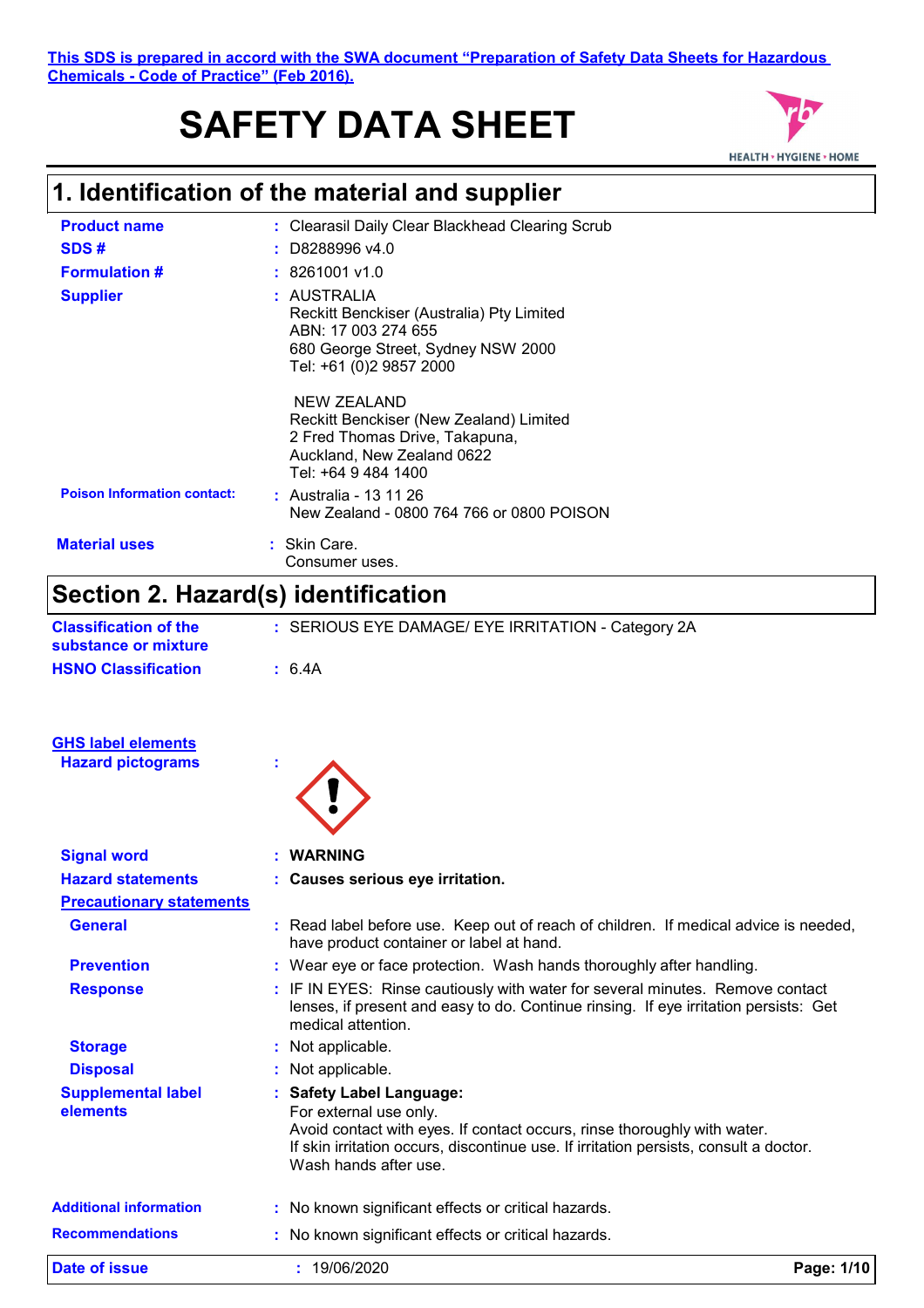# **Section 2. Hazard(s) identification**

**Recommendations :** No known significant effects or critical hazards.

**Other hazards which do not result in classification**

# **Section 3. Composition and ingredient information**

**Substance/mixture :**

: Mixture

**:** None known.

| <b>Ingredient name</b>               | $%$ (w/w) | <b>CAS number</b> |
|--------------------------------------|-----------|-------------------|
| Glycerol                             | '≤3       | 56-81-5           |
| Silica gel, pptd., cryst.-free       | ՝≤3       | 112926-00-8       |
| dimethyldioctadecylammonium chloride | $≤1.7$    | 107-64-2          |
| Benzoic acid, 2-hydroxy-             | $≤1.2$    | 69-72-7           |

 **Other Non-hazardous ingredients to 100%**

**Occupational exposure limits, if available, are listed in Section 8.**

## **Section 4. First aid measures**

| <b>Description of necessary first aid measures</b> |                                                                                                                                                                                                                                                                                                                                                                                                                                                                                                                                                                                                                                                                                                                                                                                                                              |
|----------------------------------------------------|------------------------------------------------------------------------------------------------------------------------------------------------------------------------------------------------------------------------------------------------------------------------------------------------------------------------------------------------------------------------------------------------------------------------------------------------------------------------------------------------------------------------------------------------------------------------------------------------------------------------------------------------------------------------------------------------------------------------------------------------------------------------------------------------------------------------------|
| <b>Eye contact</b>                                 | : Immediately flush eyes with plenty of water, occasionally lifting the upper and lower<br>eyelids. Check for and remove any contact lenses. Continue to rinse for at least 10<br>minutes. Get medical attention.                                                                                                                                                                                                                                                                                                                                                                                                                                                                                                                                                                                                            |
| <b>Inhalation</b>                                  | : Remove victim to fresh air and keep at rest in a position comfortable for breathing.<br>If not breathing, if breathing is irregular or if respiratory arrest occurs, provide<br>artificial respiration or oxygen by trained personnel. It may be dangerous to the<br>person providing aid to give mouth-to-mouth resuscitation. Get medical attention if<br>adverse health effects persist or are severe. If unconscious, place in recovery<br>position and get medical attention immediately. Maintain an open airway. Loosen<br>tight clothing such as a collar, tie, belt or waistband. In case of inhalation of<br>decomposition products in a fire, symptoms may be delayed. The exposed person<br>may need to be kept under medical surveillance for 48 hours.                                                       |
| <b>Skin contact</b>                                | : Flush contaminated skin with plenty of water. Remove contaminated clothing and<br>shoes. Get medical attention if symptoms occur. Wash clothing before reuse.<br>Clean shoes thoroughly before reuse.                                                                                                                                                                                                                                                                                                                                                                                                                                                                                                                                                                                                                      |
| <b>Ingestion</b>                                   | : Wash out mouth with water. Remove dentures if any. Remove victim to fresh air<br>and keep at rest in a position comfortable for breathing. If material has been<br>swallowed and the exposed person is conscious, give small quantities of water to<br>drink. Stop if the exposed person feels sick as vomiting may be dangerous. Do not<br>induce vomiting unless directed to do so by medical personnel. If vomiting occurs,<br>the head should be kept low so that vomit does not enter the lungs. Get medical<br>attention if adverse health effects persist or are severe. Never give anything by<br>mouth to an unconscious person. If unconscious, place in recovery position and get<br>medical attention immediately. Maintain an open airway. Loosen tight clothing such<br>as a collar, tie, belt or waistband. |

**Most important symptoms/effects, acute and delayed**

| <b>Potential acute health effects</b> |                                                     |
|---------------------------------------|-----------------------------------------------------|
| <b>Eye contact</b>                    | : Causes serious eye irritation.                    |
| <b>Inhalation</b>                     | : No known significant effects or critical hazards. |
| <b>Skin contact</b>                   | : No known significant effects or critical hazards. |
| <b>Ingestion</b>                      | : No known significant effects or critical hazards. |
| <b>Over-exposure signs/symptoms</b>   |                                                     |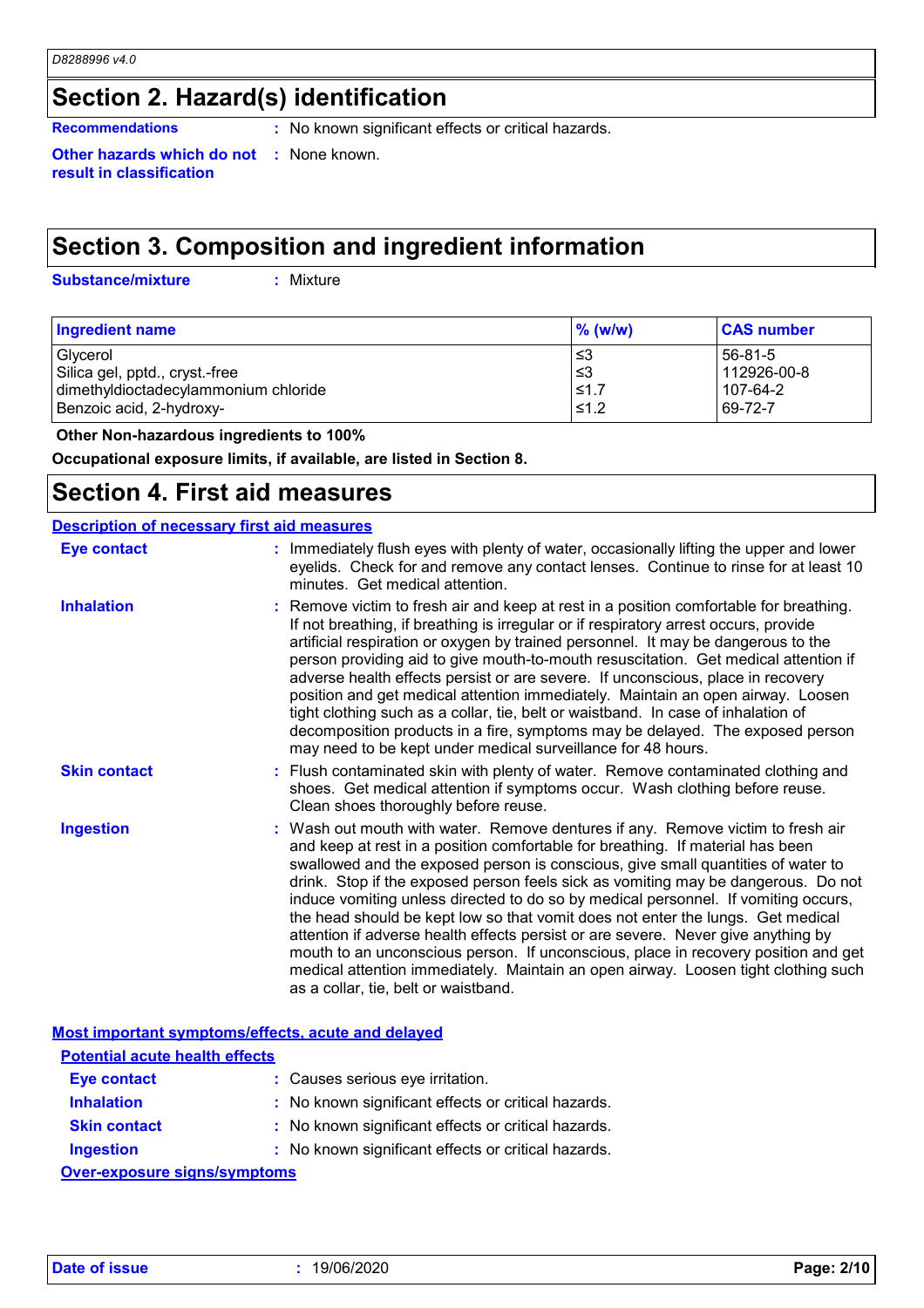## **Section 4. First aid measures**

| <b>Eye contact</b>                | : Adverse symptoms may include the following:<br>pain or irritation<br>watering<br>redness                                                                                    |
|-----------------------------------|-------------------------------------------------------------------------------------------------------------------------------------------------------------------------------|
| <b>Inhalation</b>                 | : No specific data.                                                                                                                                                           |
| <b>Skin contact</b>               | : No specific data.                                                                                                                                                           |
| <b>Ingestion</b>                  | : No specific data.                                                                                                                                                           |
|                                   | <u>Indication of immediate medical attention and special treatment needed, if necessary</u>                                                                                   |
| <b>Notes to physician</b>         | : In case of inhalation of decomposition products in a fire, symptoms may be delayed.<br>The exposed person may need to be kept under medical surveillance for 48 hours.      |
| <b>Specific treatments</b>        | : No specific treatment.                                                                                                                                                      |
| <b>Protection of first-aiders</b> | : No action shall be taken involving any personal risk or without suitable training. It<br>may be dangerous to the person providing aid to give mouth-to-mouth resuscitation. |

### **See toxicological information (Section 11)**

#### **Section 5. Fire-fighting measures :** Promptly isolate the scene by removing all persons from the vicinity of the incident if there is a fire. No action shall be taken involving any personal risk or without suitable training. **Hazardous thermal decomposition products Specific hazards arising from the chemical** No specific data. **:** No specific fire or explosion hazard. **:** Fire-fighters should wear appropriate protective equipment and self-contained **:** breathing apparatus (SCBA) with a full face-piece operated in positive pressure mode. **Special protective actions for fire-fighters** Use an extinguishing agent suitable for the surrounding fire. **: Extinguishing media :** None known. **Suitable extinguishing media Unsuitable extinguishing media Special protective actions for fire-fighters**

### **Section 6. Accidental release measures**

|                                  |    | Personal precautions, protective equipment and emergency procedures                                                                                                                                                                                                                                                                                                                                              |
|----------------------------------|----|------------------------------------------------------------------------------------------------------------------------------------------------------------------------------------------------------------------------------------------------------------------------------------------------------------------------------------------------------------------------------------------------------------------|
| For non-emergency<br>personnel   |    | : No action shall be taken involving any personal risk or without suitable training.<br>Evacuate surrounding areas. Keep unnecessary and unprotected personnel from<br>entering. Do not touch or walk through spilled material. Avoid breathing vapor or<br>mist. Provide adequate ventilation. Wear appropriate respirator when ventilation is<br>inadequate. Put on appropriate personal protective equipment. |
| For emergency responders         | п. | If specialized clothing is required to deal with the spillage, take note of any<br>information in Section 8 on suitable and unsuitable materials. See also the<br>information in "For non-emergency personnel".                                                                                                                                                                                                  |
| <b>Environmental precautions</b> |    | : Avoid dispersal of spilled material and runoff and contact with soil, waterways,<br>drains and sewers. Inform the relevant authorities if the product has caused<br>environmental pollution (sewers, waterways, soil or air).                                                                                                                                                                                  |

**Methods and materials for containment and cleaning up**

**Date of issue :** 19/06/2020 **Page: 3/10**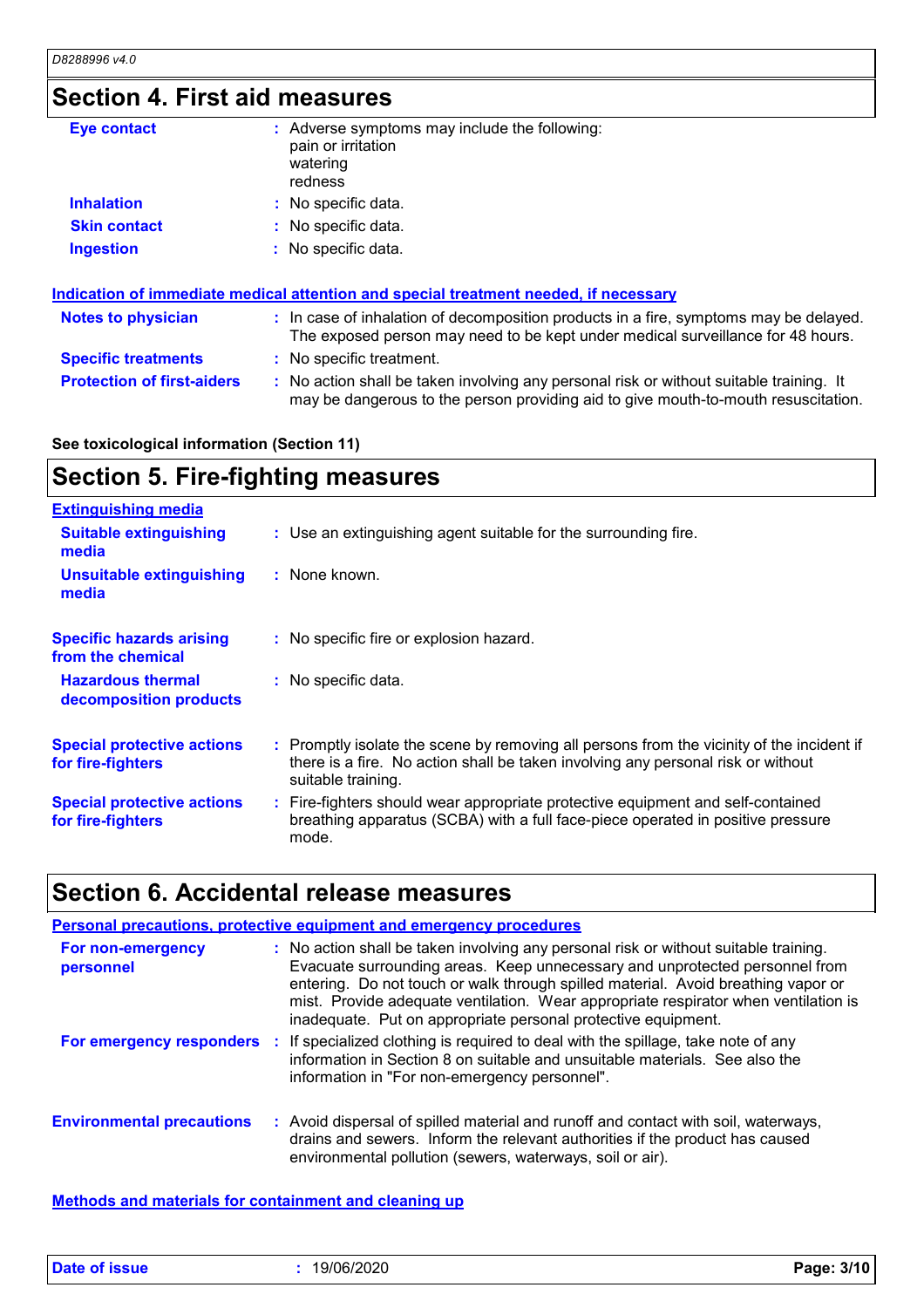# **Section 6. Accidental release measures**

| <b>Small spill</b> | : Stop leak if without risk. Move containers from spill area. Dilute with water and mop<br>up if water-soluble. Alternatively, or if water-insoluble, absorb with an inert dry<br>material and place in an appropriate waste disposal container. Dispose of via a<br>licensed waste disposal contractor.                                                                                                                                                                                                                                                                                                                                                                                                        |
|--------------------|-----------------------------------------------------------------------------------------------------------------------------------------------------------------------------------------------------------------------------------------------------------------------------------------------------------------------------------------------------------------------------------------------------------------------------------------------------------------------------------------------------------------------------------------------------------------------------------------------------------------------------------------------------------------------------------------------------------------|
| <b>Large spill</b> | : Stop leak if without risk. Move containers from spill area. Approach release from<br>upwind. Prevent entry into sewers, water courses, basements or confined areas.<br>Wash spillages into an effluent treatment plant or proceed as follows. Contain and<br>collect spillage with non-combustible, absorbent material e.g. sand, earth,<br>vermiculite or diatomaceous earth and place in container for disposal according to<br>local regulations (see Section 13). Dispose of via a licensed waste disposal<br>contractor. Contaminated absorbent material may pose the same hazard as the<br>spilled product. Note: see Section 1 for emergency contact information and Section<br>13 for waste disposal. |

**See Section 1 for emergency contact information.**

**See Section 8 for information on appropriate personal protective equipment.**

**See Section 13 for additional waste treatment information.**

## **Section 7. Handling and storage**

### **Precautions for safe handling**

| <b>Protective measures</b>                                                       | : Put on appropriate personal protective equipment (see Section 8). Do not ingest.<br>Avoid contact with eyes, skin and clothing. Avoid breathing vapor or mist. Keep in<br>the original container or an approved alternative made from a compatible material,<br>kept tightly closed when not in use. Empty containers retain product residue and<br>can be hazardous. Do not reuse container.                                                                                                                                                                                                                                                                              |
|----------------------------------------------------------------------------------|------------------------------------------------------------------------------------------------------------------------------------------------------------------------------------------------------------------------------------------------------------------------------------------------------------------------------------------------------------------------------------------------------------------------------------------------------------------------------------------------------------------------------------------------------------------------------------------------------------------------------------------------------------------------------|
| <b>Advice on general</b><br>occupational hygiene                                 | : Eating, drinking and smoking should be prohibited in areas where this material is<br>handled, stored and processed. Workers should wash hands and face before<br>eating, drinking and smoking. Remove contaminated clothing and protective<br>equipment before entering eating areas. See also Section 8 for additional<br>information on hygiene measures.                                                                                                                                                                                                                                                                                                                |
| <b>Conditions for safe storage,</b><br>including any<br><b>incompatibilities</b> | Store between the following temperatures: -20 to $60^{\circ}$ C (-4 to $140^{\circ}$ F). Store in<br>accordance with local regulations. Store in original container protected from direct<br>sunlight in a dry, cool and well-ventilated area, away from incompatible materials<br>(see Section 10) and food and drink. Keep container tightly closed and sealed until<br>ready for use. Containers that have been opened must be carefully resealed and<br>kept upright to prevent leakage. Do not store in unlabeled containers. Use<br>appropriate containment to avoid environmental contamination. See Section 10 for<br>incompatible materials before handling or use. |

# **Section 8. Exposure controls and personal protection**

### **Control parameters Australia**

|  | <b>Occupational exposure limits</b> |  |  |
|--|-------------------------------------|--|--|
|--|-------------------------------------|--|--|

| <b>Ingredient name</b>                     | <b>Exposure limits</b>                                                                                                                                                                     |
|--------------------------------------------|--------------------------------------------------------------------------------------------------------------------------------------------------------------------------------------------|
| Glycerol<br>Silica gel, pptd., cryst.-free | Safe Work Australia (Australia, 4/2018).<br>TWA: 10 mg/m <sup>3</sup> 8 hours.<br>Safe Work Australia (Australia, 4/2018).<br>TWA: 10 mg/m <sup>3</sup> 8 hours. Form: Inspirable fraction |

### **New Zealand**

**Occupational exposure limits : No exposure standard allocated.**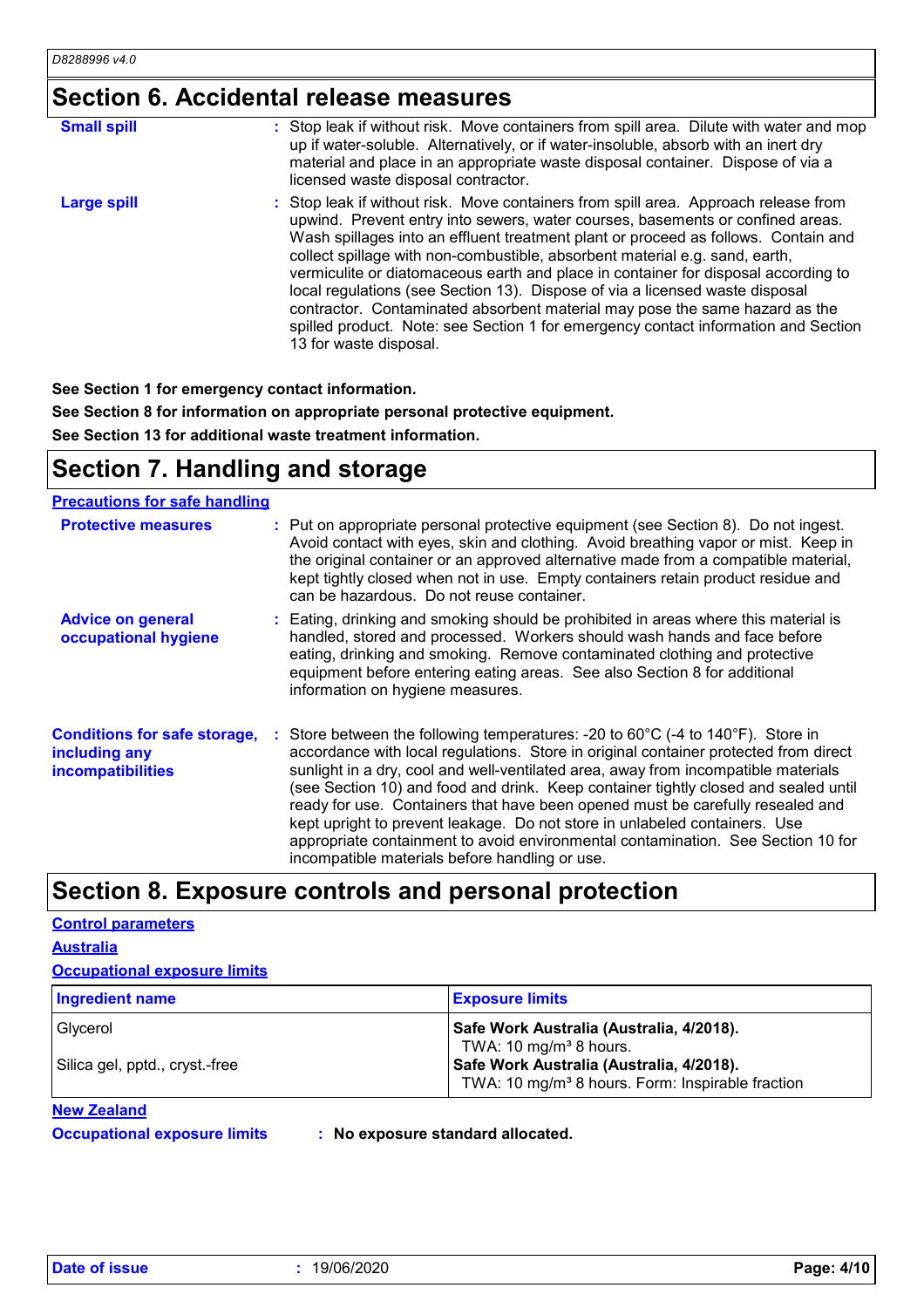# **Section 8. Exposure controls and personal protection**

| <b>Ingredient name</b>                     |                               | <b>Exposure limits</b>                                                                                                                                                                                                                                                                                                                                                                                                   |
|--------------------------------------------|-------------------------------|--------------------------------------------------------------------------------------------------------------------------------------------------------------------------------------------------------------------------------------------------------------------------------------------------------------------------------------------------------------------------------------------------------------------------|
| glycerol                                   |                               | NZ HSWA 2015 (New Zealand, 11/2017).<br>WES-TWA: 10 mg/m <sup>3</sup> 8 hours. Form: Mist                                                                                                                                                                                                                                                                                                                                |
| Silica gel, pptd., cryst.-free             |                               | NZ HSWA 2015 (New Zealand, 11/2017).<br>WES-TWA: 10 mg/m <sup>3</sup> 8 hours.                                                                                                                                                                                                                                                                                                                                           |
| <b>Appropriate engineering</b><br>controls | contaminants.                 | : Good general ventilation should be sufficient to control worker exposure to airborne                                                                                                                                                                                                                                                                                                                                   |
| <b>Environmental exposure</b><br>controls  |                               | : Emissions from ventilation or work process equipment should be checked to ensure<br>they comply with the requirements of environmental protection legislation. In some<br>cases, fume scrubbers, filters or engineering modifications to the process<br>equipment will be necessary to reduce emissions to acceptable levels.                                                                                          |
| <b>Individual protection measures</b>      |                               |                                                                                                                                                                                                                                                                                                                                                                                                                          |
| <b>Hygiene measures</b>                    |                               | : Wash hands, forearms and face thoroughly after handling chemical products, before<br>eating, smoking and using the lavatory and at the end of the working period.<br>Appropriate techniques should be used to remove potentially contaminated clothing.<br>Wash contaminated clothing before reusing. Ensure that eyewash stations and<br>safety showers are close to the workstation location.                        |
| <b>Eye/face protection</b>                 | goggles.                      | Safety eyewear complying with an approved standard should be used when a risk<br>assessment indicates this is necessary to avoid exposure to liquid splashes, mists,<br>gases or dusts. If contact is possible, the following protection should be worn,<br>unless the assessment indicates a higher degree of protection: chemical splash                                                                               |
| <b>Skin protection</b>                     |                               |                                                                                                                                                                                                                                                                                                                                                                                                                          |
| <b>Hand protection</b>                     |                               | : Considering the parameters specified by the glove manufacturer, check during use<br>that the gloves are still retaining their protective properties. It should be noted that<br>the time to breakthrough for any glove material may be different for different glove<br>manufacturers. In the case of mixtures, consisting of several substances, the<br>protection time of the gloves cannot be accurately estimated. |
| <b>Body protection</b>                     | before handling this product. | : Personal protective equipment for the body should be selected based on the task<br>being performed and the risks involved and should be approved by a specialist                                                                                                                                                                                                                                                       |
| <b>Other skin protection</b>               |                               | : Appropriate footwear and any additional skin protection measures should be<br>selected based on the task being performed and the risks involved and should be<br>approved by a specialist before handling this product.                                                                                                                                                                                                |
| <b>Respiratory protection</b>              | aspects of use.               | Based on the hazard and potential for exposure, select a respirator that meets the<br>appropriate standard or certification. Respirators must be used according to a<br>respiratory protection program to ensure proper fitting, training, and other important                                                                                                                                                           |

### **Section 9. Physical and chemical properties**

| <b>Date of issue</b>             | : 19/06/2020                         | Page: 5/10 |
|----------------------------------|--------------------------------------|------------|
| <b>Flammability (solid, gas)</b> | : Not available.                     |            |
| <b>Evaporation rate</b>          | : Not available.                     |            |
| <b>Flash point</b>               | : Not available.                     |            |
| <b>Boiling point</b>             | : Not available.                     |            |
| <b>Melting point</b>             | : Not available.                     |            |
| pH                               | : 3 to 4 [Conc. (% w/w): 100%]       |            |
| <b>Odor threshold</b>            | : Not available.                     |            |
| <b>Odor</b>                      | : Floral fragrance                   |            |
| <b>Color</b>                     | : Blue base with dark blue particles |            |
| <b>Physical state</b>            | : Liquid. [Viscous]                  |            |
| <b>Appearance</b>                |                                      |            |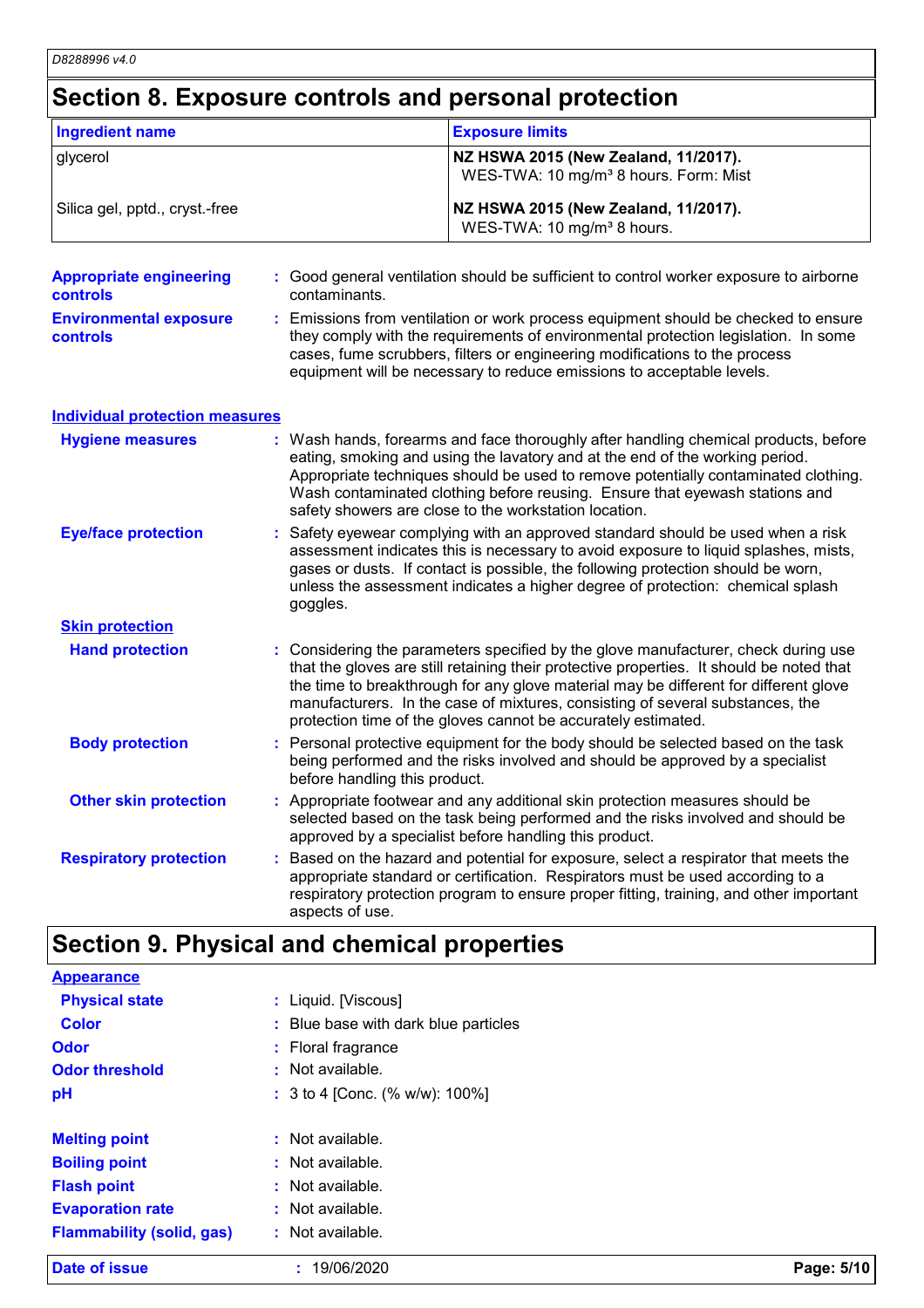# **Section 9. Physical and chemical properties**

| Lower and upper explosive<br>(flammable) limits   | : Not available.                                                         |
|---------------------------------------------------|--------------------------------------------------------------------------|
| <b>Vapor pressure</b>                             | : Not available.                                                         |
| <b>Vapor density</b>                              | : Not available.                                                         |
| <b>Relative density</b>                           | : $0.95$ g/cm <sup>3</sup> [20 $^{\circ}$ C]                             |
| <b>Solubility</b>                                 | : Easily soluble in the following materials: cold water and hot water.   |
| <b>Solubility in water</b>                        | : Not available.                                                         |
| <b>Partition coefficient: n-</b><br>octanol/water | : Not available.                                                         |
| <b>Auto-ignition temperature</b>                  | : Not available.                                                         |
| <b>Decomposition temperature</b>                  | : Not available.                                                         |
| <b>Viscosity</b>                                  | : Dynamic (room temperature): 20000 to 150000 mPa s (20000 to 150000 cP) |
| Flow time (ISO 2431)                              | : Not available.                                                         |

## **Section 10. Stability and reactivity**

| <b>Reactivity</b>                            | : No specific test data related to reactivity available for this product or its ingredients.              |
|----------------------------------------------|-----------------------------------------------------------------------------------------------------------|
| <b>Chemical stability</b>                    | : The product is stable.                                                                                  |
| <b>Possibility of hazardous</b><br>reactions | : Under normal conditions of storage and use, hazardous reactions will not occur.                         |
| <b>Conditions to avoid</b>                   | $:$ No specific data.                                                                                     |
| Incompatible materials                       | : No specific data.                                                                                       |
| <b>Hazardous decomposition</b><br>products   | : Under normal conditions of storage and use, hazardous decomposition products<br>should not be produced. |

# **Section 11. Toxicological information**

### **Information on toxicological effects**

### **Acute toxicity**

| <b>Product/ingredient name</b>                                                  | <b>Result</b>                       | <b>Species</b>                      | <b>Dose</b>                              | <b>Exposure</b> |
|---------------------------------------------------------------------------------|-------------------------------------|-------------------------------------|------------------------------------------|-----------------|
| Glycerol<br>dimethyldioctadecylammonium<br>chloride<br>Benzoic acid, 2-hydroxy- | LD50 Oral<br>LD50 Oral<br>LD50 Oral | Rat<br>Rat<br>Rat - Male,<br>Female | 12600 mg/kg<br>11300 mg/kg<br>1601 mg/kg |                 |

**Conclusion/Summary :** Based on available data, the classification criteria are not met.

### **Irritation/Corrosion**

| <b>Product/ingredient name</b> | <b>Besult</b>         | <b>Species</b> | <b>Score</b> | <b>Exposure</b> | <b>Observation</b> |
|--------------------------------|-----------------------|----------------|--------------|-----------------|--------------------|
| Benzoic acid, 2-hydroxy-       | Eves - Cornea opacity | l Rabbit       |              |                 | 72 hours           |

### **Conclusion/Summary**

**Skin :** Based on available data, the classification criteria are not met.

**Eyes :** Based on Calculation Method: Causes serious eye irritation.

### **Respiratory :** Based on available data, the classification criteria are not met.

**Sensitization**

Not available.

**Conclusion/Summary**

**Date of issue :** 19/06/2020 **Page: 6/10**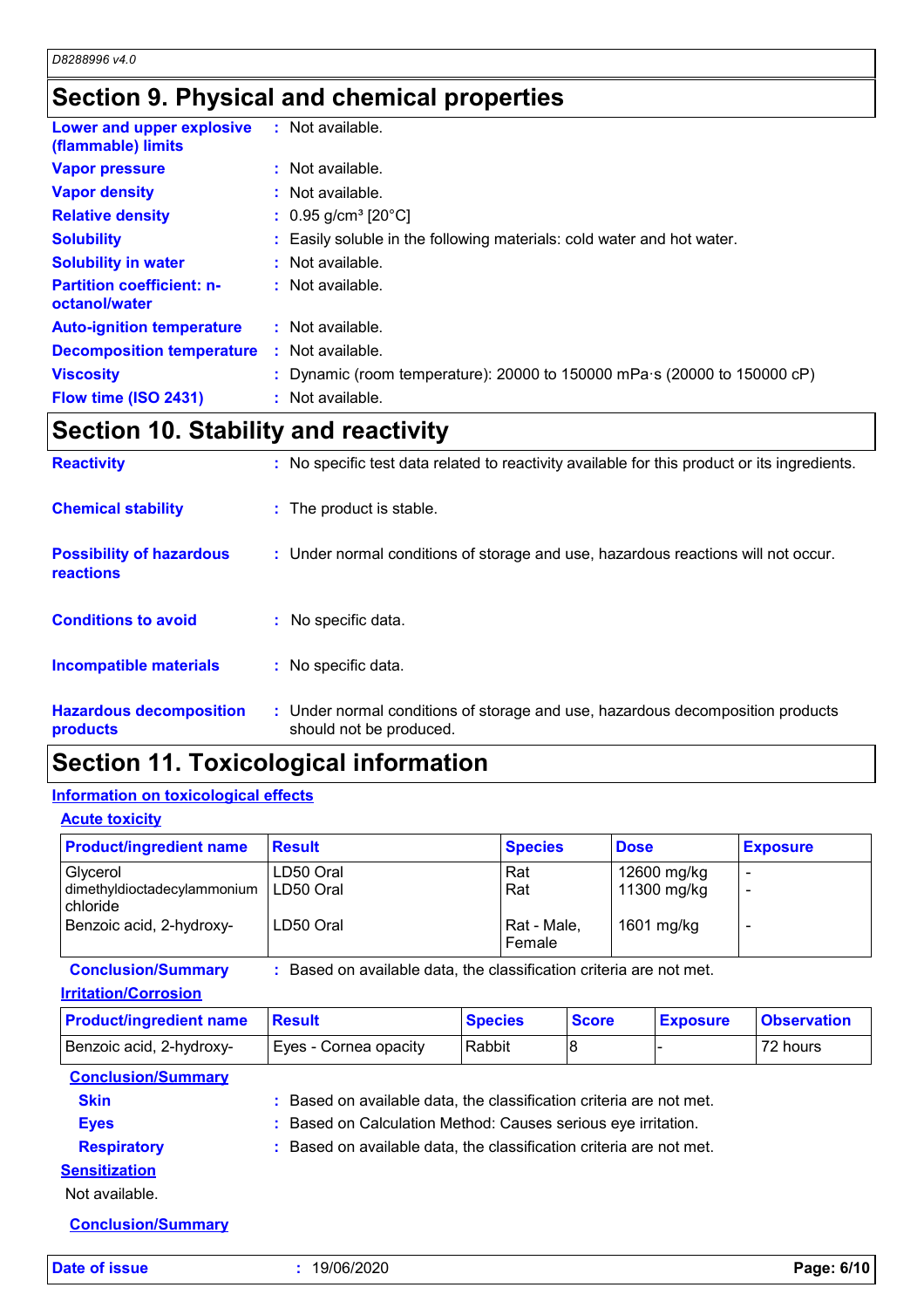# **Section 11. Toxicological information**

| <b>Skin</b>                                               | : No known significant effects or critical hazards.                                      |            |
|-----------------------------------------------------------|------------------------------------------------------------------------------------------|------------|
| <b>Respiratory</b>                                        | : Based on available data, the classification criteria are not met.                      |            |
| <b>Mutagenicity</b>                                       |                                                                                          |            |
| Not available.                                            |                                                                                          |            |
| <b>Conclusion/Summary</b>                                 | : No known significant effects or critical hazards.                                      |            |
| <b>Carcinogenicity</b>                                    |                                                                                          |            |
| Not available.                                            |                                                                                          |            |
| <b>Conclusion/Summary</b>                                 | : No known significant effects or critical hazards.                                      |            |
| <b>Reproductive toxicity</b>                              |                                                                                          |            |
| Not available.                                            |                                                                                          |            |
| <b>Conclusion/Summary</b>                                 | : No known significant effects or critical hazards.                                      |            |
| <b>Teratogenicity</b>                                     |                                                                                          |            |
| Not available.                                            |                                                                                          |            |
|                                                           |                                                                                          |            |
| <b>Conclusion/Summary</b>                                 | : No known significant effects or critical hazards.                                      |            |
| <b>Specific target organ toxicity (single exposure)</b>   |                                                                                          |            |
| Not available.                                            |                                                                                          |            |
| <b>Specific target organ toxicity (repeated exposure)</b> |                                                                                          |            |
| Not available.                                            |                                                                                          |            |
| <b>Aspiration hazard</b>                                  |                                                                                          |            |
| Not available.                                            |                                                                                          |            |
|                                                           |                                                                                          |            |
| <b>Information on the likely</b>                          | : Not available.                                                                         |            |
| routes of exposure                                        |                                                                                          |            |
| <b>Potential acute health effects</b>                     |                                                                                          |            |
| <b>Eye contact</b>                                        | : Causes serious eye irritation.                                                         |            |
| <b>Inhalation</b>                                         | : No known significant effects or critical hazards.                                      |            |
| <b>Skin contact</b>                                       | : No known significant effects or critical hazards.                                      |            |
| <b>Ingestion</b>                                          | No known significant effects or critical hazards                                         |            |
|                                                           |                                                                                          |            |
|                                                           | <b>Symptoms related to the physical, chemical and toxicological characteristics</b>      |            |
| <b>Eye contact</b>                                        | : Adverse symptoms may include the following:<br>pain or irritation                      |            |
|                                                           | watering                                                                                 |            |
|                                                           | redness                                                                                  |            |
| <b>Inhalation</b>                                         | : No specific data.                                                                      |            |
| <b>Skin contact</b>                                       | : No specific data.                                                                      |            |
| <b>Ingestion</b>                                          | : No specific data.                                                                      |            |
|                                                           |                                                                                          |            |
|                                                           | Delayed and immediate effects and also chronic effects from short and long term exposure |            |
| <b>Short term exposure</b>                                |                                                                                          |            |
| <b>Potential immediate</b><br>effects                     | : Not available.                                                                         |            |
| <b>Potential delayed effects</b>                          | : Not available.                                                                         |            |
|                                                           |                                                                                          |            |
| <b>Long term exposure</b><br><b>Potential immediate</b>   | : Not available.                                                                         |            |
| effects                                                   |                                                                                          |            |
| <b>Potential delayed effects</b>                          | : Not available.                                                                         |            |
|                                                           |                                                                                          |            |
| <b>Date of issue</b>                                      | : 19/06/2020                                                                             | Page: 7/10 |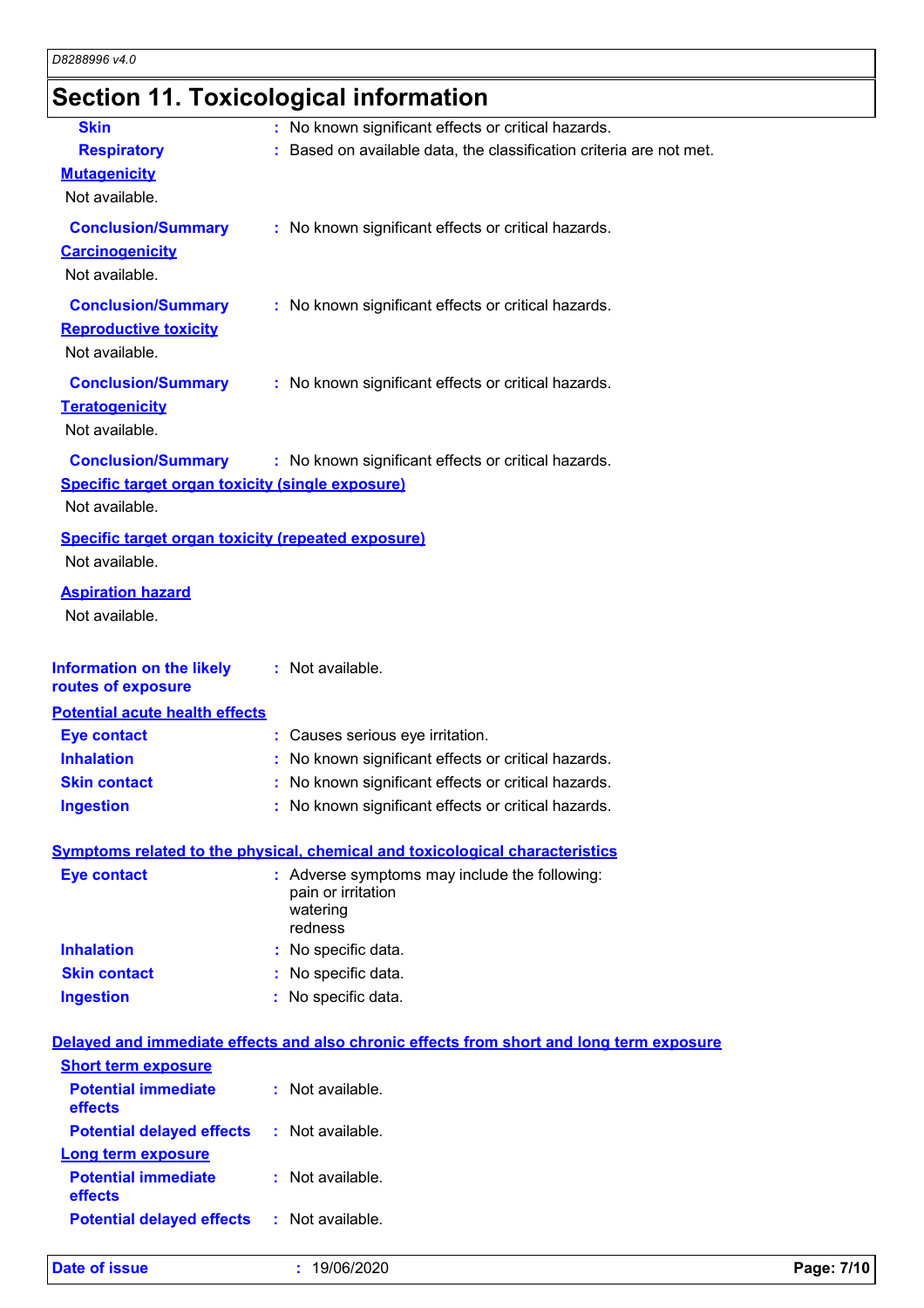# **Section 11. Toxicological information**

### **Potential chronic health effects**

Not available.

| <b>Conclusion/Summary</b>    | : No known significant effects or critical hazards. |
|------------------------------|-----------------------------------------------------|
| <b>General</b>               | : No known significant effects or critical hazards. |
| <b>Carcinogenicity</b>       | : No known significant effects or critical hazards. |
| <b>Mutagenicity</b>          | : No known significant effects or critical hazards. |
| <b>Teratogenicity</b>        | : No known significant effects or critical hazards. |
| <b>Developmental effects</b> | : No known significant effects or critical hazards. |
| <b>Fertility effects</b>     | : No known significant effects or critical hazards. |

### **Numerical measures of toxicity**

### **Acute toxicity estimates**

| <b>Route</b> | <b>ATE value</b> |
|--------------|------------------|
| Oral         | 53609.23 mg/kg   |

# **Section 12. Ecological information**

#### **Toxicity**

| <b>Product/ingredient name</b>          | <b>Result</b>                       | <b>Species</b>                                                               | <b>Exposure</b> |
|-----------------------------------------|-------------------------------------|------------------------------------------------------------------------------|-----------------|
| Glycerol                                | Acute LC50 10000 mg/l Fresh water   | Daphnia                                                                      | 24 hours        |
|                                         | Acute LC50 5000 mg/l Fresh water    | Fish                                                                         | 24 hours        |
| dimethyldioctadecylammonium<br>chloride | Acute LC50 800000 µg/l Marine water | Crustaceans - Sphaeroma<br>serratum                                          | 48 hours        |
|                                         | Acute LC50 6430 µg/l Fresh water    | Fish - Pimephales promelas -<br>Juvenile (Fledgling, Hatchling,<br>Weanling) | 96 hours        |
| Benzoic acid, 2-hydroxy-                | Acute LC50 111.7 mg/l Fresh water   | Daphnia - Daphnia magna -<br>Neonate                                         | 48 hours        |
|                                         | Chronic NOEC 5.6 mg/l Fresh water   | Daphnia - Daphnia magna -<br>Neonate                                         | 21 days         |

**Conclusion/Summary :** Based on available data, the classification criteria are not met.

### **Persistence and degradability**

| <b>Product/ingredient name</b> | <b>Test</b>                                                                                                                                                                                                                                                                                                                                                                                      | <b>Result</b>  |                   | <b>Dose</b> | <b>Inoculum</b>         |
|--------------------------------|--------------------------------------------------------------------------------------------------------------------------------------------------------------------------------------------------------------------------------------------------------------------------------------------------------------------------------------------------------------------------------------------------|----------------|-------------------|-------------|-------------------------|
| Glycerol                       | OECD 301D<br>Ready<br>Biodegradability -<br><b>Closed Bottle</b><br><b>Test</b>                                                                                                                                                                                                                                                                                                                  | 92 % - 30 days |                   |             |                         |
| <b>Conclusion/Summary</b>      | The surfactant(s) contained in this preparation complies (comply) with the<br>biodegradability criteria as laid down in Regulation (EC) No.648/2004 on detergents.<br>Data to support this assertion are held at the disposal of the competent authorities<br>of the Member States and will be made available to them, at their direct request or<br>at the request of a detergent manufacturer. |                |                   |             |                         |
| <b>Product/ingredient name</b> | <b>Aquatic half-life</b>                                                                                                                                                                                                                                                                                                                                                                         |                | <b>Photolysis</b> |             | <b>Biodegradability</b> |
| Glycerol                       |                                                                                                                                                                                                                                                                                                                                                                                                  |                |                   |             | Readily                 |

### **Bioaccumulative potential**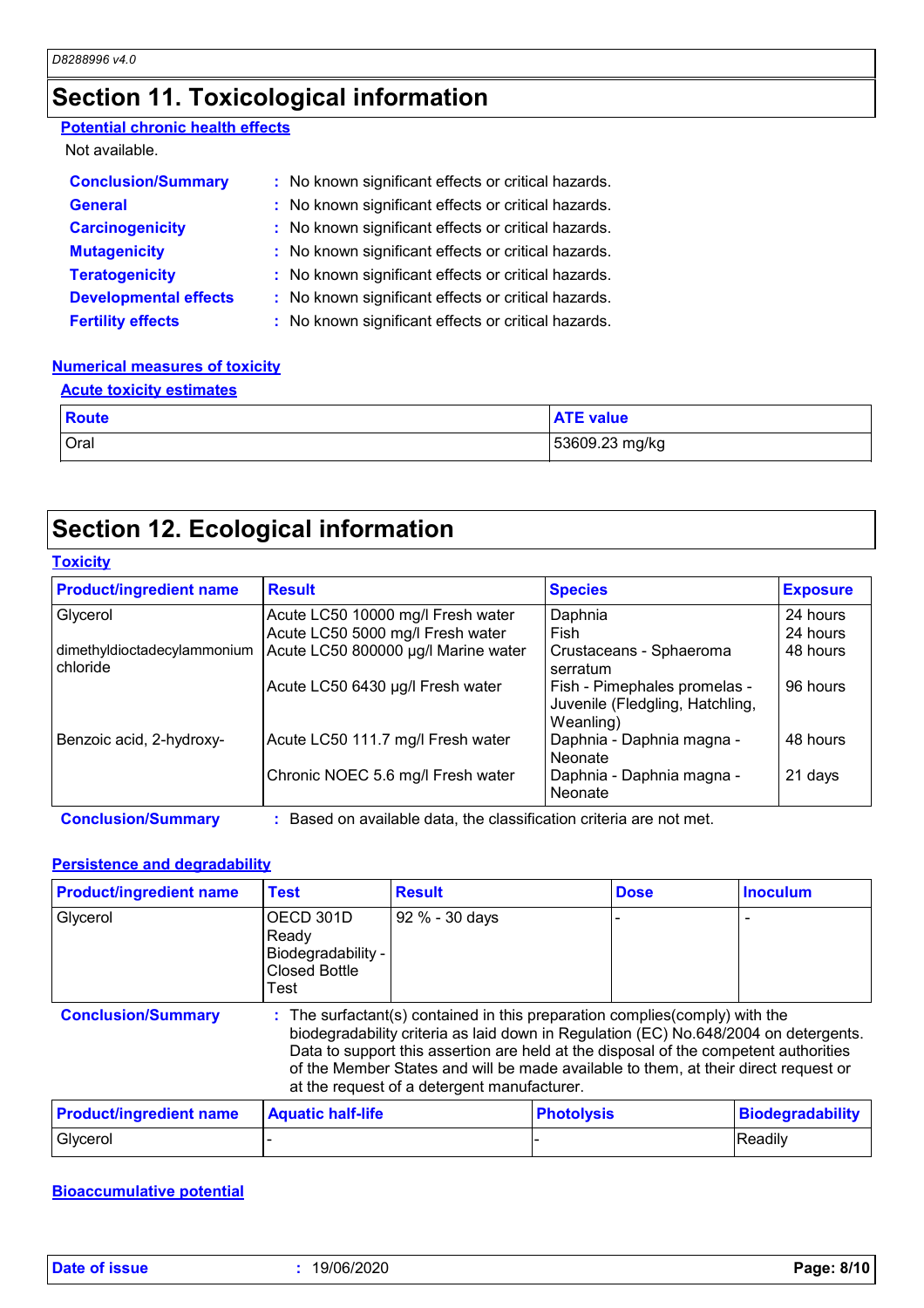# **Section 12. Ecological information**

| <b>Product/ingredient name</b> | <b>ILoqP</b> ‱ | <b>BCF</b> | <b>Potential</b> |
|--------------------------------|----------------|------------|------------------|
| Glycerol                       | $-1.76$        |            | low              |
| Benzoic acid, 2-hydroxy-       | 2.21 to 2.26   |            | low              |

### **Mobility in soil**

| <b>Soil/water partition</b> | : Not available. |
|-----------------------------|------------------|
| <b>coefficient (K</b> oc)   |                  |

**Other adverse effects** : No known significant effects or critical hazards.

## **Section 13. Disposal considerations**

The generation of waste should be avoided or minimized wherever possible. Disposal of this product, solutions and any by-products should at all times comply with the requirements of environmental protection and waste disposal legislation and any regional local authority requirements. Dispose of surplus and nonrecyclable products via a licensed waste disposal contractor. Waste should not be disposed of untreated to the sewer unless fully compliant with the requirements of all authorities with jurisdiction. Waste packaging should be recycled. Incineration or landfill should only be considered when recycling is not feasible. This material and its container must be disposed of in a safe way. Care should be taken when handling emptied containers that have not been cleaned or rinsed out. Empty containers or liners may retain some product residues. Avoid dispersal of spilled material and runoff and contact with soil, waterways, drains and sewers. **Disposal methods :**

## **Section 14. Transport information**

|                                      | <b>ADG</b>               | <b>ADR/RID</b> | <b>IMDG</b>              | <b>IATA</b>    |
|--------------------------------------|--------------------------|----------------|--------------------------|----------------|
| <b>UN number</b>                     | Not regulated.           | Not regulated. | Not regulated.           | Not regulated. |
| <b>UN proper</b><br>shipping name    |                          |                | ٠                        |                |
| <b>Transport hazard</b><br>class(es) |                          |                | ٠                        |                |
| <b>Packing group</b>                 | $\overline{\phantom{a}}$ |                | $\overline{\phantom{0}}$ |                |
| <b>Environmental</b><br>hazards      | No.                      | No.            | No.                      | No.            |

**Special precautions for user** : Transport within user's premises: always transport in closed containers that are upright and secure. Ensure that persons transporting the product know what to do in the event of an accident or spillage.

**Transport in bulk according to Annex II of MARPOL and the IBC Code :** Not available.